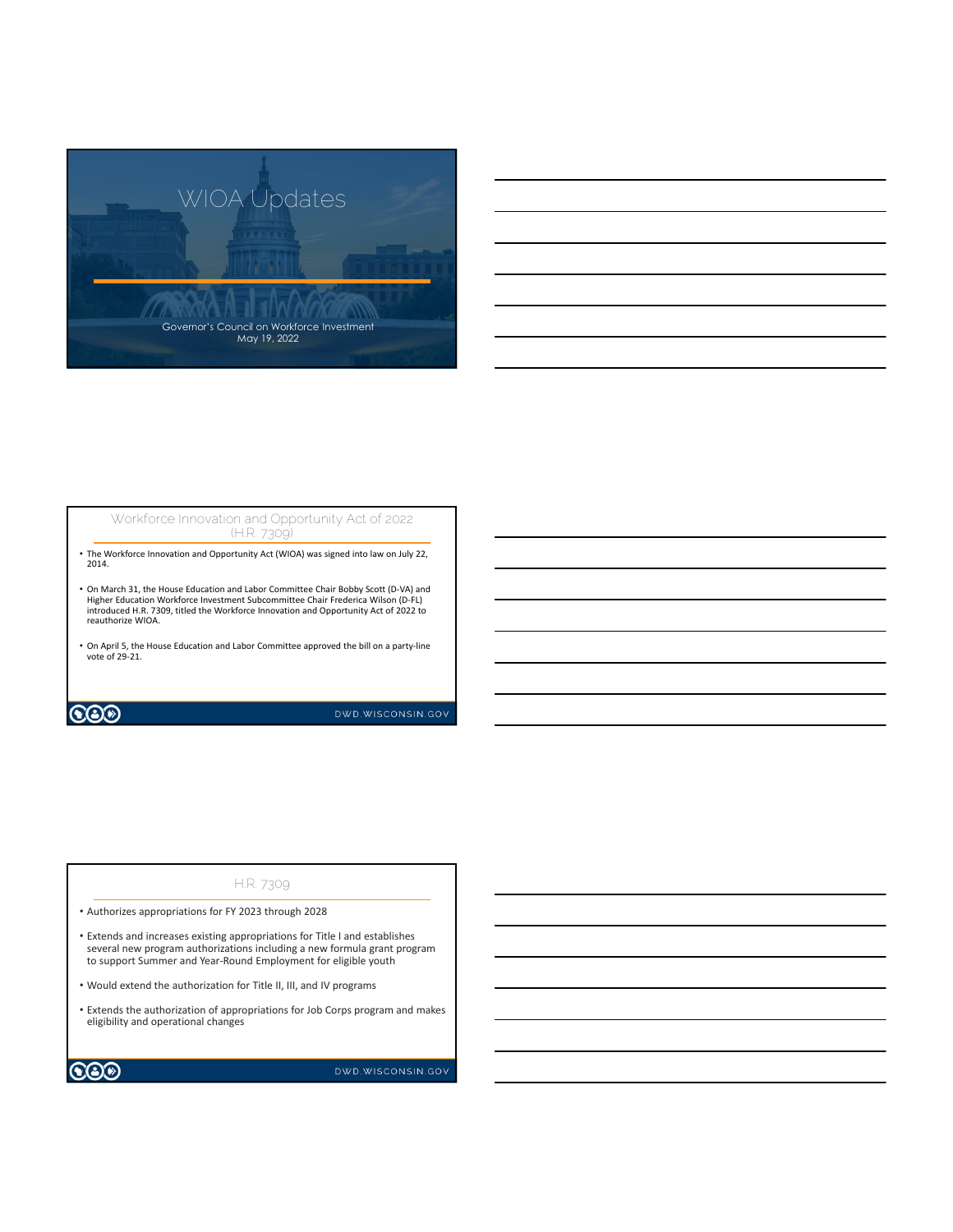## Modifications to WIOA Title I Systems and Programs

#### State and Local Workforce Boards

- 
- Increases share of workforce representatives from 20% to 30% on state and local boards. The business<br>majority requires state and local boards represent the "diverse demographic populations" of the state or local<br>Pequires s

#### State Plan Content and Process

- 
- Establishes additional content in state plans related to the state's labor force analysis and establishes<br>procedures for the state to consult with specified stakeholders in the development of the plan.<br>• Specifies that

## $\bigcircledS$

### DWD.WISCONSIN.GOV

## Modifications to WIOA Title I Systems and Programs

#### Infrastructure Funding for One‐Stops

• Under current law, the infrastructure costs of one‐stop centers (e.g., rental costs of the facility, utilities and maintenance, equipment) are shared among partner programs. This eliminates the current MOU requirement and establish that infrastructure costs will be funded out of WIOA formula grants.

#### Eligible Training Providers

• Expands the criteria states can use to establish eligibility and oversight of providers. • Explicitly makes online providers eligible.

## $\odot$

#### DWD.WISCONSIN.GOV

## Performance Accountability Modifications

- *Primary indicators of performance:* Establishes an additional primary indicator of earnings in the fourth quarter after exit and eliminate the effectiveness in serving employers metric as a primary indicator.
- *Additional indicators:* Under current law, states may identify additional performance indicators in state plans. H.R. 7309 authorizes DOL to identify "additional indicators related to the quality of participants' unsubsidized employment after exit from a program.'
- *State equity reports:* Requires states to issue state equity reports that would "identify and quantify any disparities or gaps in performance on such levels of performance" between individuals with barriers to employment and individuals without such barriers to employment.

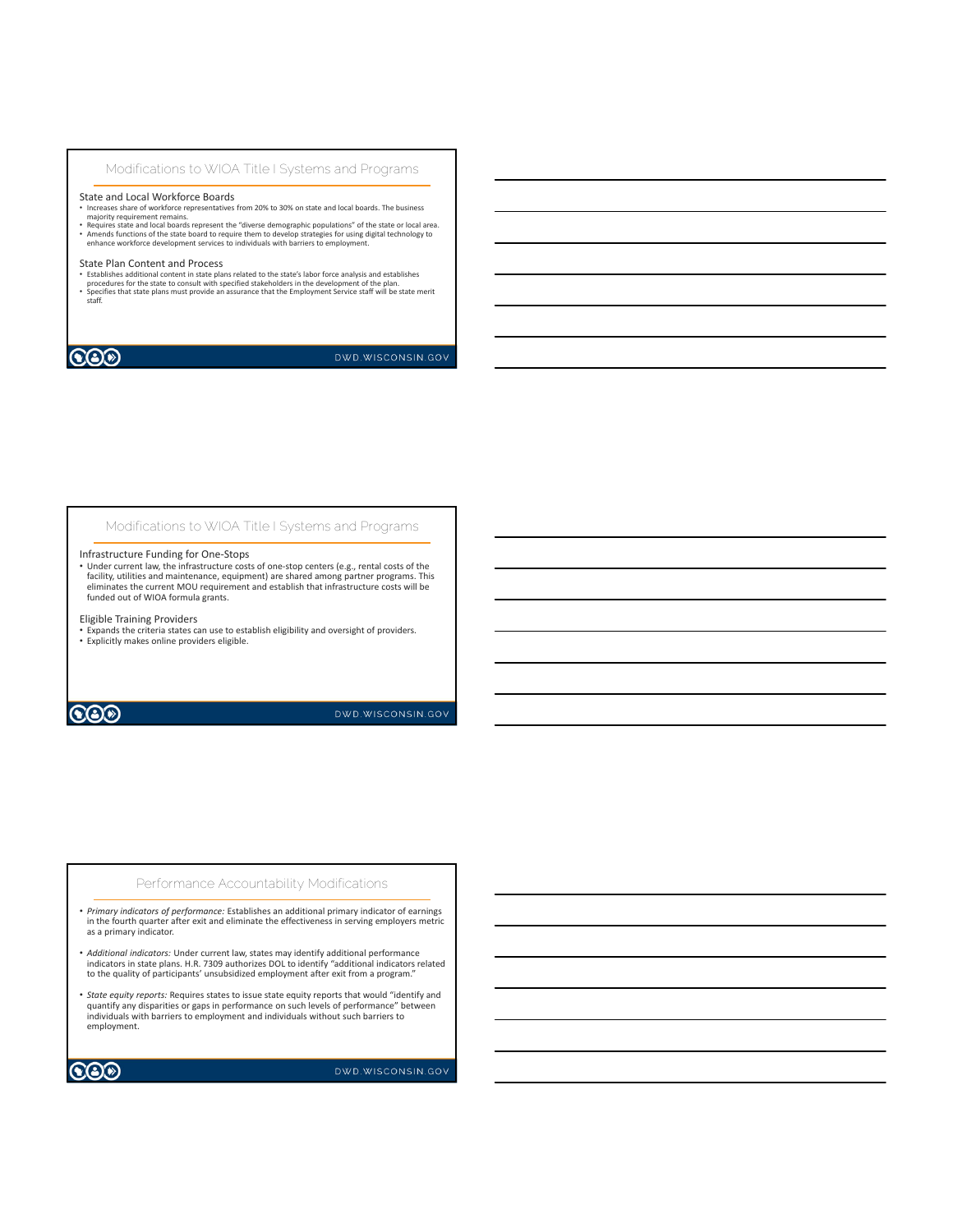### Title I Formula Grant Modifications

Adult and Dislocated Worker Programs

- Requires that 75% of Adult funds shall be used to provide services to workers with barriers to employment, low-income<br>individuals, and individuals who have foundational skill needs.
- Requires States to develop local areas' capacity to use evidence‐based workforce development strategies for serving individuals with barriers to employment;
- Enhances workforce development services for older workers, by allowing States to use their reserve funds to develop<br>alternative strategies for meeting the needs of older workers—such as self employment— and to coordinate
- Enhances the workforce system's ability to effectively serve individuals who have been victims of gender‐based violence by allowing States to use their reserve funds to coordinate with other programs serving victims;
- Requires that in order to receive reimbursement for on‐the‐job training costs, employment must meet certain basic indicators of job quality including competitive wage, availability of benefits, and a safe workplace;
- Raises the cap on the proportion of local funds that can be spent on incumbent worker training (to 25 percent) and transitional jobs (to 20 percent).

 $\bigcircledS$ 

## DWD.WISCONSIN.GOV

Title I Formula Grant Modifications

Youth Program

• Current law specifies separate eligibility criteria for in‐school and out‐of‐school youth and requires that 75% of youth formula funds be used for activities for out‐of‐school youth. H.R. 7309 would eliminate this distinction and created a united "eligible youth" definition.

 $\bigcircledS$ 

DWD.WISCONSIN.GOV

## New Program Authorizations in Title I

• Codifies several competitive grant programs that DOL has carried out over recent years and creates new programs

• Programs include:

- Reentry Employment Opportunities
- Strengthening Community Colleges and Training Grants Program Summer and Year‐Round Employment for Youth
- $\mathbf{CO}\mathfrak{D}$